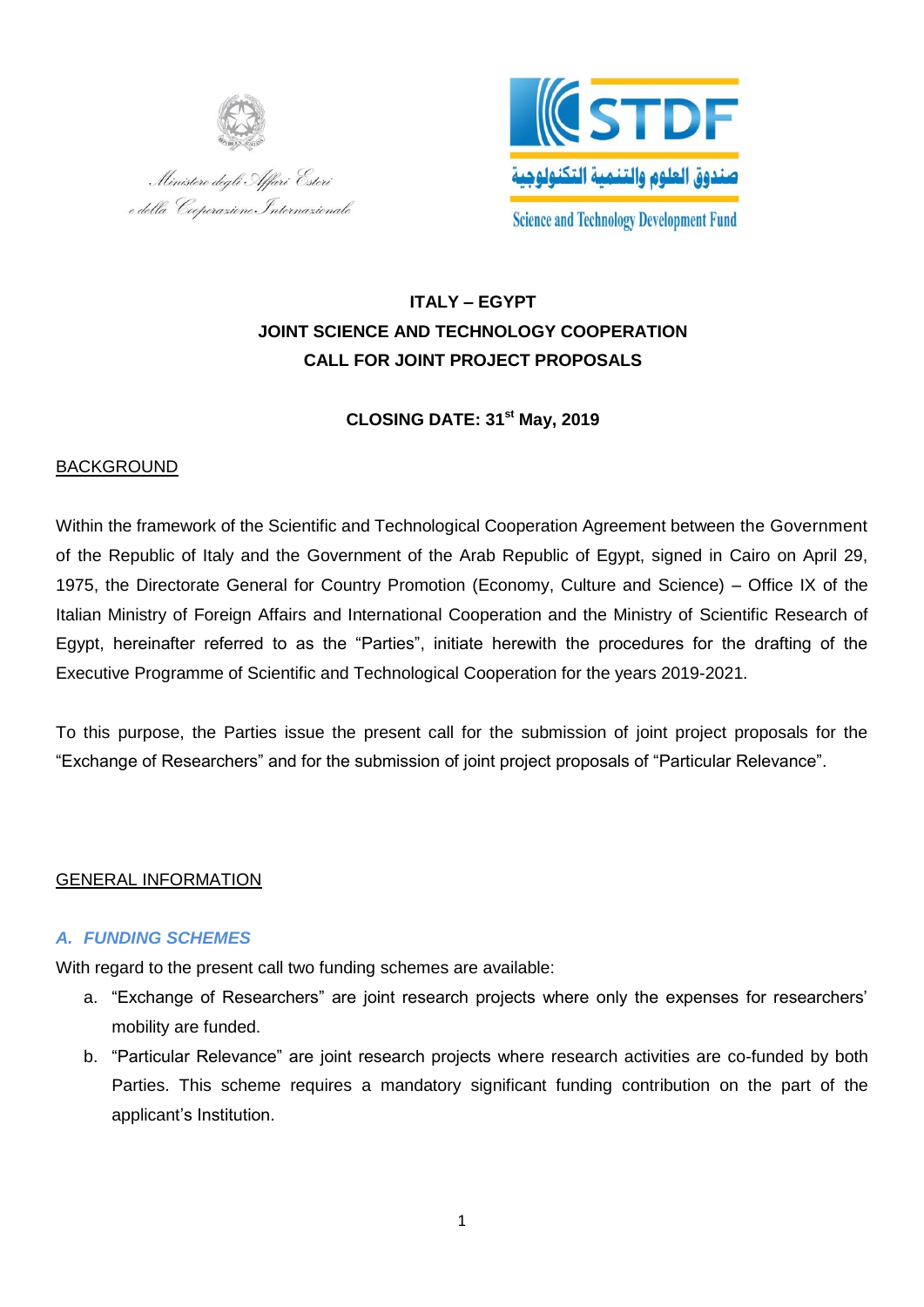# *B. AREAS OF COOPERATION*

Projects may be submitted in one of the following priority research areas:

- 1. Science and Technologies applied to Cultural and Natural Heritage (Advances in nondestructive testing and investigations; Indoor environmental monitoring; 3D survey; exploitation and valorization; Innovative conservation and restoration techniques; Geophysical investigations; Interdisciplinary approaches; Disaster prevention)
- 2. Energy from renewable resources (New trends in renewable energy; Advances in energy storage systems; Biofuel/biogas production; Energy efficiency in production and in end uses industrial, civil and residential, transportation -).
- 3. Smart Cities & Smart Mediterranean (Waste management and biofuel production; Blue economy; Sustainable mobility; Urban revitalization, de-urbanization and smart future villages).
- 4. Affordable & Inclusive Healthcare (Telemedicine; Cancer; Translational medicine; Chronic diseases; Geriatric medicine).
- 5. Drinking and Waste Water management (Sanitation technology; Advances in desalination technology; Saltwater intrusion into freshwater aquifers: monitoring and mitigation).
- 6. Sustainable agriculture and food production (Climatic and extra climatic factors affecting livestock, aqua fisheries and sustainable crop production; innovative solutions for combatting emerging infectious livestock diseases; advanced trends to improve livestock productivity; innovation to reduce loss of soil fertility, desertification, soil erosion and salization);
- 7. Basic Sciences (Aquaculture; Biochemistry; Biology; Chemistry; Geology; Mathematics; Microbiology; Mineral Resources; Oceanography; Physics).
- 8. Material sciences and nanotechnologies.
- 9. Space and related applications (Ground and infrastructure deformation monitoring; Radar interferometry; Climate change; Land, marine and atmospheric monitoring).

Projects submitted in other research areas will not be considered for evaluation.

# *C. ELIGIBILITY CONDITIONS*

- For the Italian Party, the call is open to coordinators with Italian nationality or with any other EU nationality provided they are legally resident in Italy.
- For the Egyptian Party, the call is open to coordinators with Egyptian nationality. Applicants to STDF funding programs must hold a Ph. D. Degree, and must be affiliated to a public or private Egyptian research institution (i.e. a research center or university).
- Each project coordinator shall submit only one project proposal.
- Projects must be jointly submitted to both Parties. Proposals submitted to only one of the two Parties will not be considered.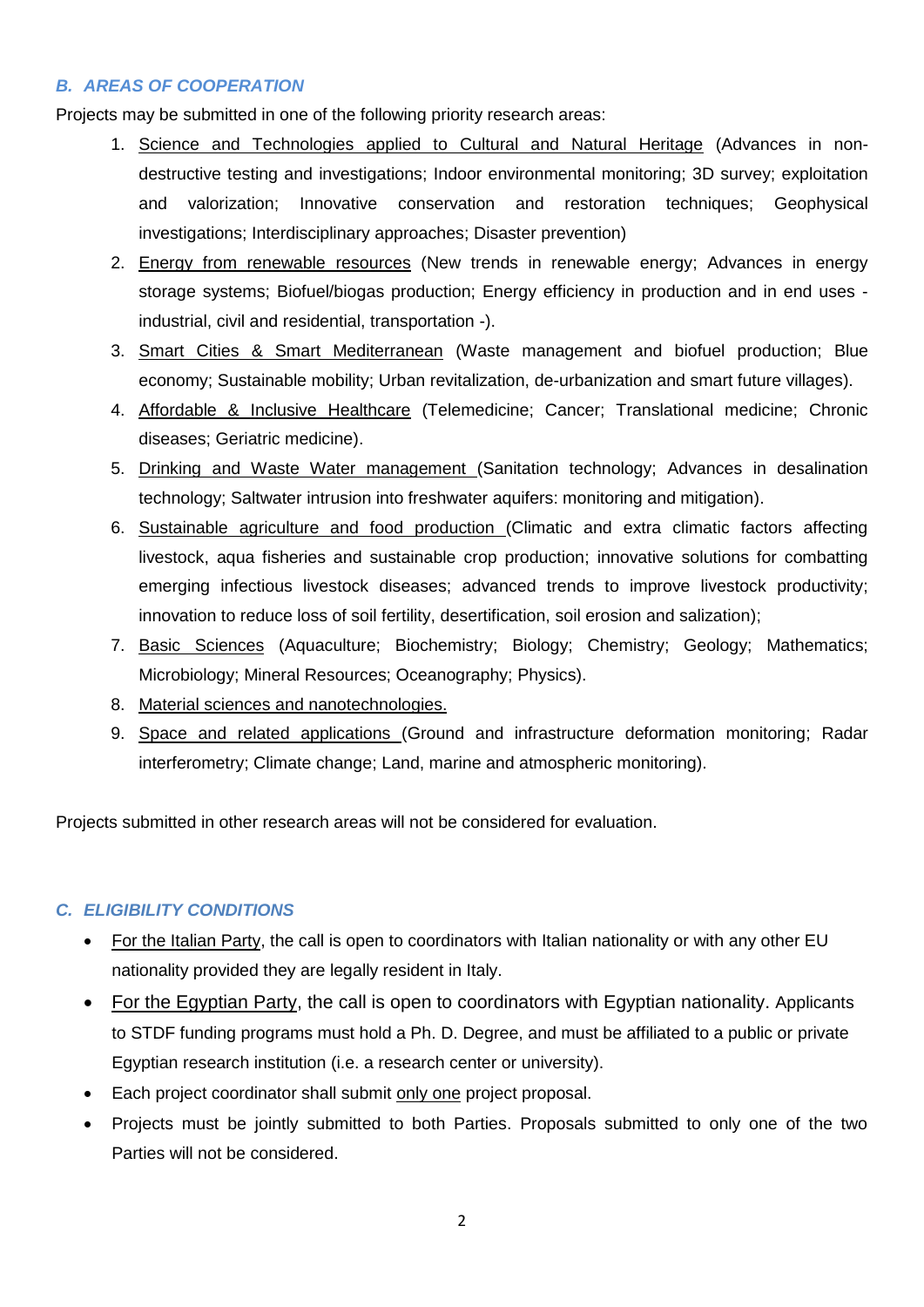Eligible costs (for Egyptian side) are as follows;

The budget for "Travel" in any project must not exceed 10% of the project's total budget. The total amount for salaries (incentives) must not exceed 25% of the project's total budget and follows the salary rate given by STDF.

 Eligible expenditures from the "Indirect Costs" item of the budget (which is equivalent to 20% of the project's total direct costs)

# *D. PROJECT REQUIREMENTS*

- a. Projects must be drafted in English.
- b. Projects must have the same duration of the Executive Programme.
- c. A full proposal consists of:
	- i. a description of the working teams;
	- ii. a description of the research activities the teams intend to carry out within the project timeframe;
	- iii. a detailed description of the costs of the project (only for projects of Particular Relevance).
- d. Regarding projects of Particular Relevance: for the Italian Party, an endorsement letter signed by the legal representative of the applying Institution shall be provided by email to the following address: [progetti.st@esteri.it](mailto:progetti.st@esteri.it)
- e. For projects involving living organisms and humans, it is the responsibility of the coordinator to ensure that all facets of animal care and use meet the requirements of the International Code of Practice for the Care and Use of Animals for Scientific Purposes. This includes a responsibility to protect and promote the welfare of animals used. Institutional ethics committee approval and informed consent are mandatory parts in all interventional studies (human or animal).
- f. Regarding projects of Particular Relevance/ Exchange of Researchers: for the Egyptian Party, an endorsement letter by the legal representative of the applying Institution shall be provided (signed and stamped) within the proposal pdf file uploaded on the site

# *E. DATA TREATMENT COMPLIANCE*

The Italian Ministry of Foreign Affairs and International Cooperation will process personal data requested for applying to this call based on the principles of lawfulness, fairness and transparency to protect the fundamental rights and freedoms of natural persons. In compliance with the General Data Protection Regulation (UE) 2016/679, an explicit consent to data treatment is being requested during the application procedure.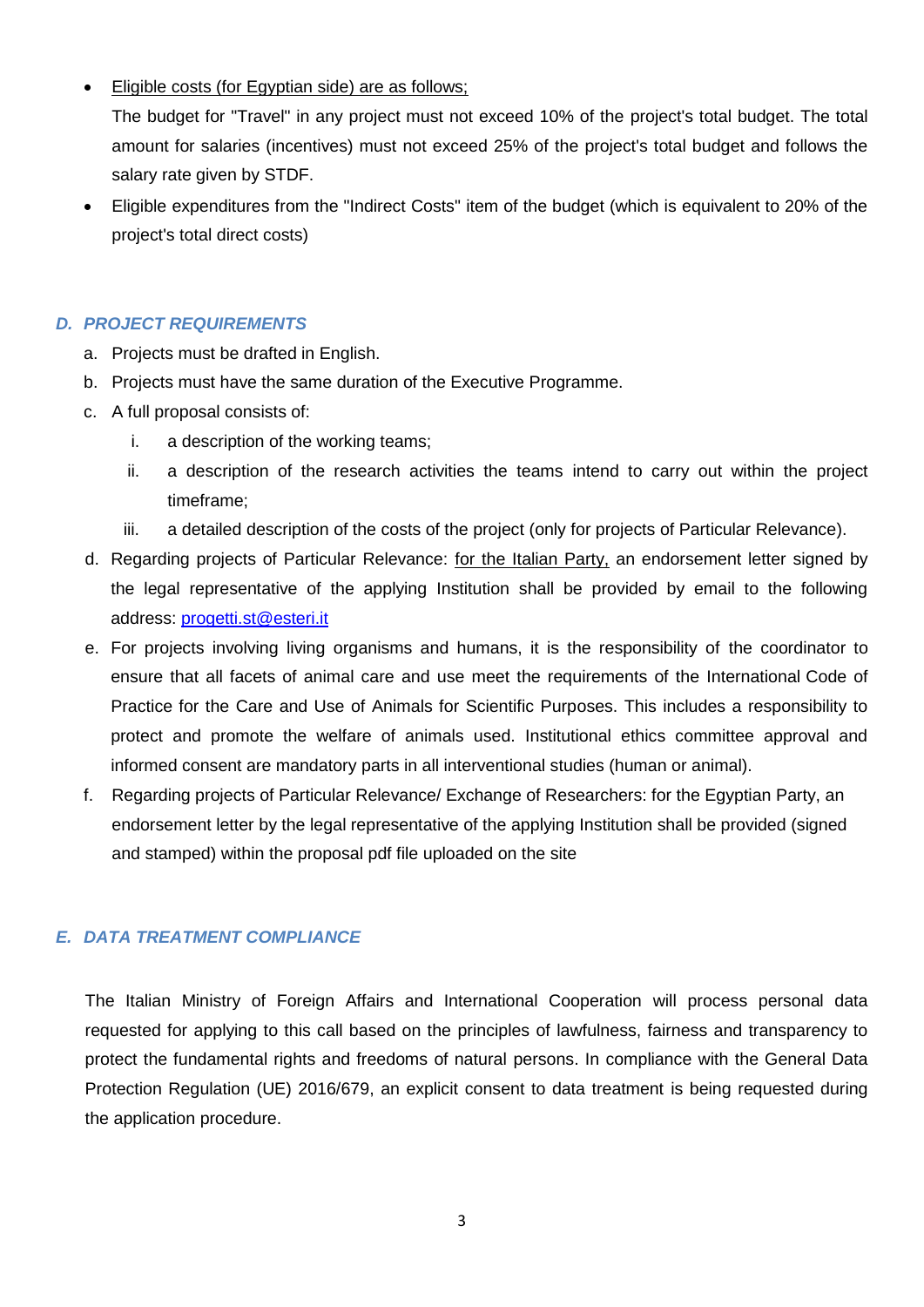### PROCEDURES FOR THE SUBMISSION OF PROPOSALS

#### *A. EXCHANGE OF RESEARCHERS*

The proposal shall be jointly submitted to both Parties. In particular, the Italian coordinator shall submit it to the Italian Ministry of Foreign Affairs and International Cooperation and the Egyptian coordinator shall submit it to the Egyptian Science and Technology Development Fund (STDF).

Proposals submitted to only one of the two Parties will not be considered.

The Italian coordinator shall submit the proposal exclusively through the *ad hoc* online platform: <http://web.esteri.it/pgr/>

Any inquiry about the present call can be sent to: dgsp-09bandi2@esteri.it

The Egyptian coordinator shall submit the proposal exclusively through the ad hoc online platform: http[:www.stdf.org.eg.](http://www.stdf.org.eg/) In case of any inquiries, please check the STDF website for the e-mail address of the program STDF coordinator.

Ms. Amany Badr 101 Kasr Al-Ainy St, Cairo, Egypt Tel: +202 279 25 519 E-mail: [amany.badreldin@stdf.eg](mailto:amany.badreldin@stdf.eg) Website: [http://www.stdf.org.eg](http://www.stdf.org.eg/)

#### *B. PROJECTS OF PARTICULAR RELEVANCE*

The Italian coordinator shall submit the project proposal exclusively through the dedicated online platform:<http://web.esteri.it/pgr/>

Any inquiry about the present call can be sent to: dgsp-09bandi2@esteri.it

The Egyptian coordinator shall submit the proposal exclusively through the ad hoc online platform: [www.stdf.org.eg.](http://www.stdf.org.eg/) In case of any inquiries, please check the STDF website for the e-mail address of the program STDF coordinator.

#### PROJECT EVALUATION AND SELECTION AT NATIONAL AND BILATERAL LEVEL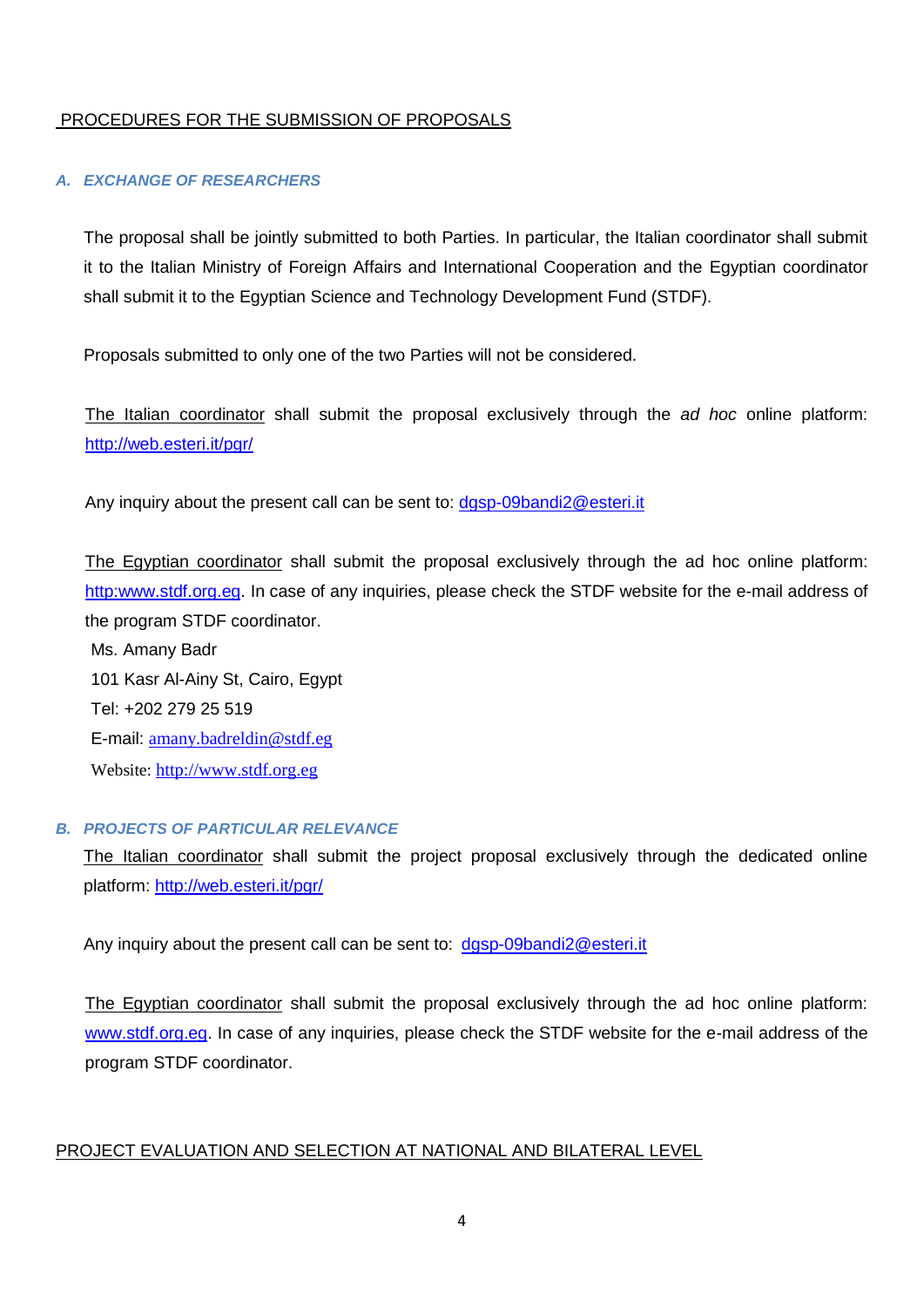At the closure of the call, all applications will be checked for eligibility requirements. Eligible applications will then move on to a two-step selection process:

- STEP 1. Projects will be evaluated at the national level according to the following criteria:
	- Scientific relevance
	- Methodology and documentation
	- Qualification of the applicants
	- Added value of the bilateral cooperation
	- Added value in addressing societal challenges
	- Exploitation and dissemination of results
	- Budget adequacy (for projects of Particular Relevance only)

Preference will be given to projects involving industrial counterparts and/or benefiting from third parties' funding (such as public or private research institutes and organizations). Preference will also be given to proposals taking part in multilateral and/or European research programmes, such as *Horizon 2020* and related actions.

STEP 2. The two Parties will reach consensus on a shortlist of projects eligible for funding.

# REASONS FOR EXCLUSION FROM THE EVALUATION PROCESS

- Lack of eligibility conditions;
- Submission of more than one proposal by the same coordinator;
- Incomplete application (see above, General information, section D. Project Requirements).

# PUBLICATION OF RESULTS

For the Italian Party, the list of the selected projects and information on funding procedures will be posted exclusively on the website of the Italian Ministry of Foreign Affairs and International Cooperation at the following address:

[https://www.esteri.it/mae/it/politica\\_estera/cooperscientificatecnologica/programmiesecutivi/accordi\\_progra](https://www.esteri.it/mae/it/politica_estera/cooperscientificatecnologica/programmiesecutivi/accordi_programmi_culturali_tecnologici.html) [mmi\\_culturali\\_tecnologici.html](https://www.esteri.it/mae/it/politica_estera/cooperscientificatecnologica/programmiesecutivi/accordi_programmi_culturali_tecnologici.html)

For the Egyptian Party, the list of the selected projects and funding procedures will be posted exclusively on the website of the Science and Technology Development Fund (STDF), [www.stdf.org.eg](http://www.stdf.org.eg/) The maximum budget of project is 75,000 Euro along maximum duration of 3 years.

# FINANCING OF PROJECTS

# **Financing will be granted within the limits of the available annual resources of each Party**.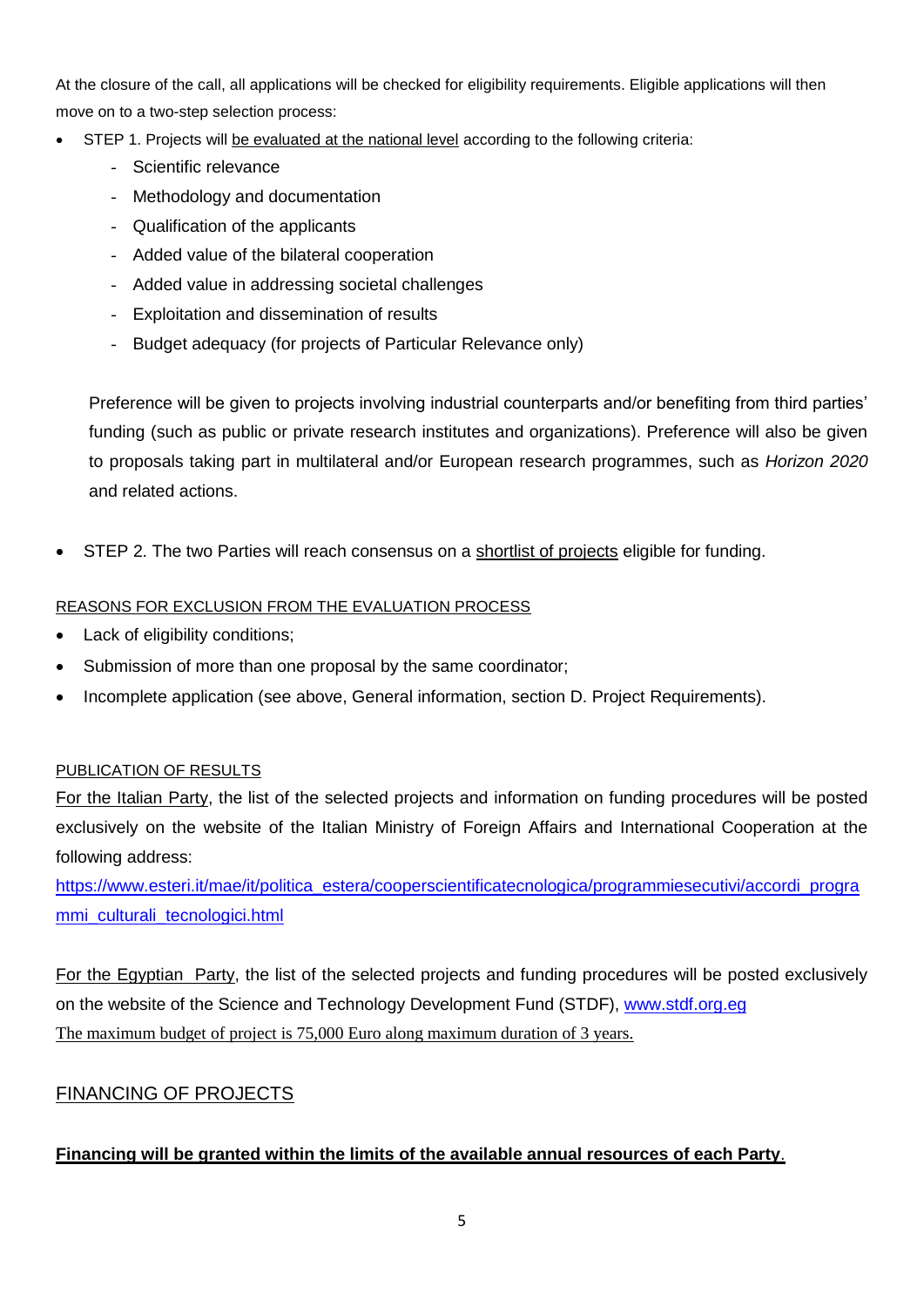#### *A. EXCHANGE OF RESEARCHERS*

#### Only the cost of the exchange of researchers will be financed.

For each project 1 short-term (up to 10 days) or 1 long-term stay (up to 30 days) in Italy and 1 short-term (up to 10 days) or 1 long-term stay (up to 30 days) in Egypt may be financed yearly within the limits of the available annual resources of each Party.

**The Italian Party** will pay the international travel expenses to researchers with Italian nationality (or any other EU nationality who are legally resident in Italy) visiting Egypt and will provide a contribution for accommodation expenses in Italy to researchers with Egyptian nationality as follows:

- 93 Euros/day, from day 1 to day 10
- 18,50 Euros/day, from day 11 to day 30, up to a maximum amount of 1.300 Euros/month

**In Italy,** applications for mobility from Egyptian (accommodation expenses) or Italian (travel expenses) scientists may be submitted online by granted applicants in the website reserved by the Italian MAECI, from January 15<sup>th</sup> until October 31<sup>st</sup>, only. The application must be submitted at least two months before the scheduled research visit. For administrative reasons research visits can take place only after March 10th and must end by December 31st.

The researcher must send a report about the activity carried out within 15 days after the end of the research visit. The report, as a pdf file, must be sent by e-mail to [ricercatori.stranieri@esteri.it](mailto:ricercatori.stranieri@esteri.it)

Failure to send the report will bar any further application, within the same project, during the following year.

**The Egyptian Party** will pay international travel expenses to researchers with Egyptian nationality and will provide a contribution of 20,000 EGP for long-term stay (30 days) or 1600 EGP per day for short-term stay (up to 10 days), for accommodation expenses in Egypt to researchers with Italian nationality (or with any other EU nationality who are legally resident in Italy).

Starting with the second year of activity, the Italian and the Egyptian coordinators shall submit an annual report on the progress of their project by January 31<sup>st</sup>, written according to the guidelines indicated in the text of the Executive Programme.

Funding for the following years will not be granted if coordinators fail to submit their progress reports.

#### *B. PROJECTS OF PARTICULAR RELEVANCE*